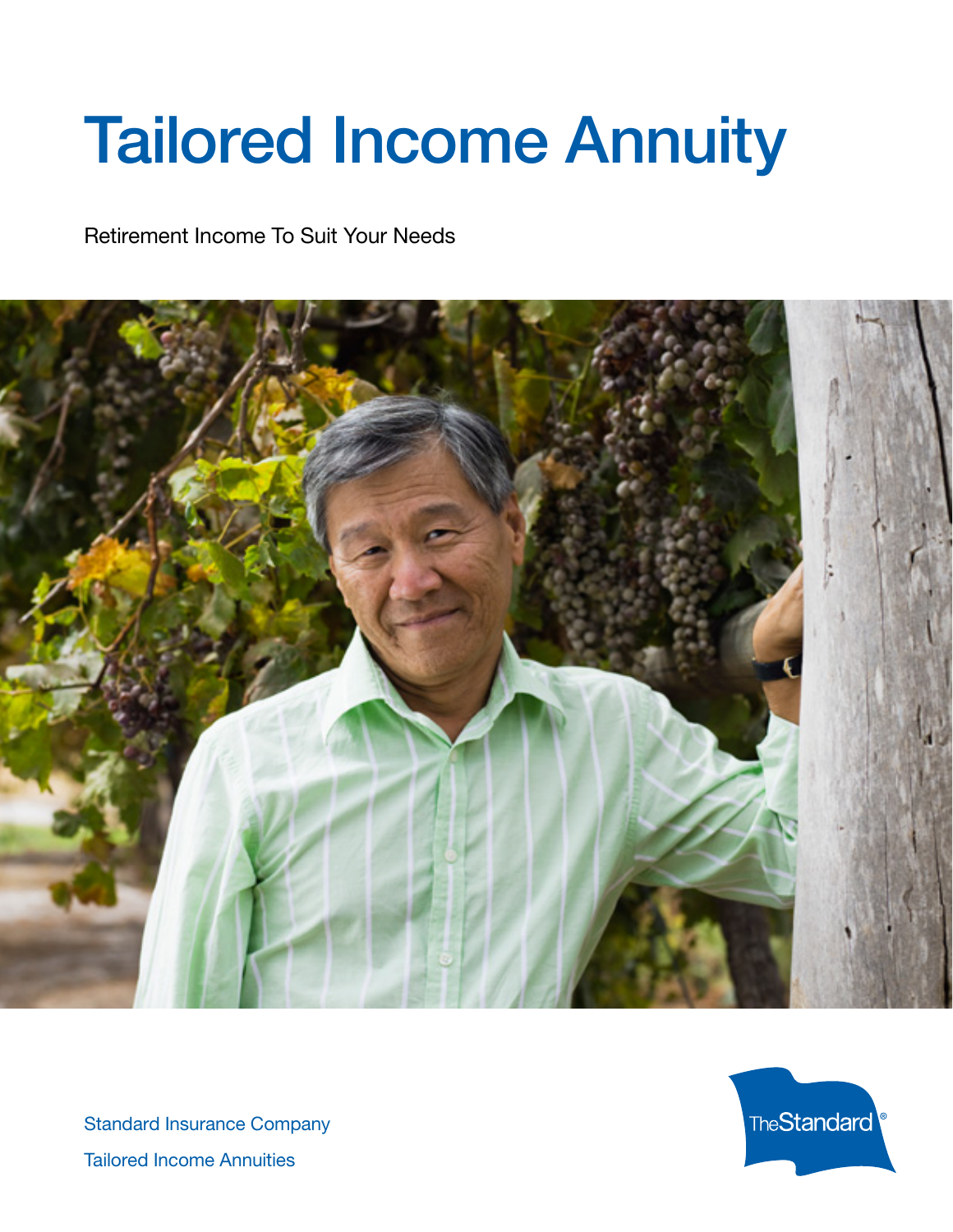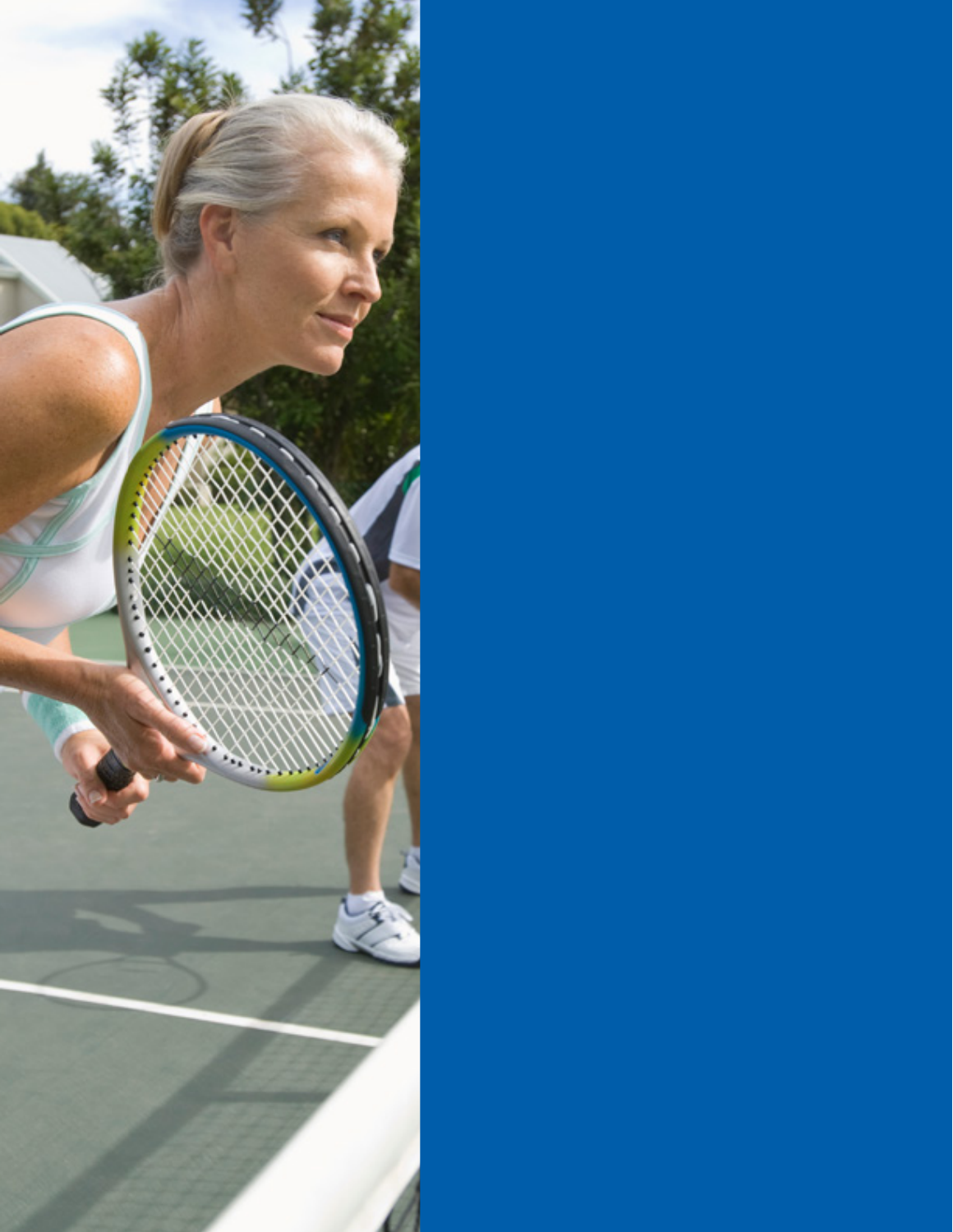# **Tailored Income Annuity**

## **An Income Guaranteed**

The Tailored Income Annuity is designed precisely to insure against outliving an income. It provides regular, guaranteed income payments for life (or a chosen period). This annuity is an excellent way to maintain an income stream matched to personal financial needs while adding the flexibility of lump-sum payment options.

## **Eligibility**

A Tailored Income Annuity may be established for an owner and annuitant age 90 or younger. The minimum premium amount is \$15,000 and the maximum is \$1,000,000. Greater amounts may be considered, but must receive home-office approval prior to application.

## **Tax-Qualification Options**

This annuity may be established as an Individual Retirement Annuity, 403(b) Tax-Sheltered Annuity or Simplified Employee Pension to initiate or continue a qualified retirement savings account.

Lump-sum deposits and complete or partial exchanges of non-qualified funds may also be accepted into this annuity.

## **Tax Consequences**

The payments generated from the purchase of this annuity will generally be taxable in the year in which they are received. The good news is that often people move to a lower tax bracket during this time of their lives and will likely pay less in taxes than they would have just a few years earlier. The amount of the payment that is deemed taxable will be based on the tax status of the funds under IRS guidelines.

## **Are You Prepared?**

According to a study by the Centers for Disease Control and Prevention, the life expectancy of someone who retires at age 65 averages more than 18 years.

To fully enjoy all those years of quality retirement, many are finding that they're in need of a financial option that can:

- Supplement income from Social Security, a pension plan or investments;
- Provide financial stability in the event of a longterm illness or nursing home stay; and
- Ensure against outliving savings.



## **Time To Reflect On The Purchase**

From the date the annuity contract is delivered, an owner has 30 days to consider the purchase. If the transaction is terminated during those 30 days, Standard Insurance Company will return all premium, net of any withdrawals taken.

## **Tailor Your Annuity**

## **Life Income Commutation**

A special, optional feature available in the Tailored Income Annuity allows the addition of a commutation feature to many of the life income payment options.<sup>1</sup>

If this feature is added at the time of application, in any contract year (after an initial two years) up to 10 percent of future benefits may be commuted to a lump-sum payment. After exercising this feature the remaining payments will be reduced by the percentage commuted. A maximum of 20 percent of future payments can be commuted over the lifetime of a contract.

## **Inflation Protection**

On many of the income options, an election may be made to guard against the effects of inflation with an annually increasing payment of 1 percent, 2 percent, 3 percent, 4 percent or 5 percent. If this option is selected at the time of application, the increased payments would begin one year after the first payment and would increase annually thereafter.

<sup>1</sup> This feature is not available in Washington.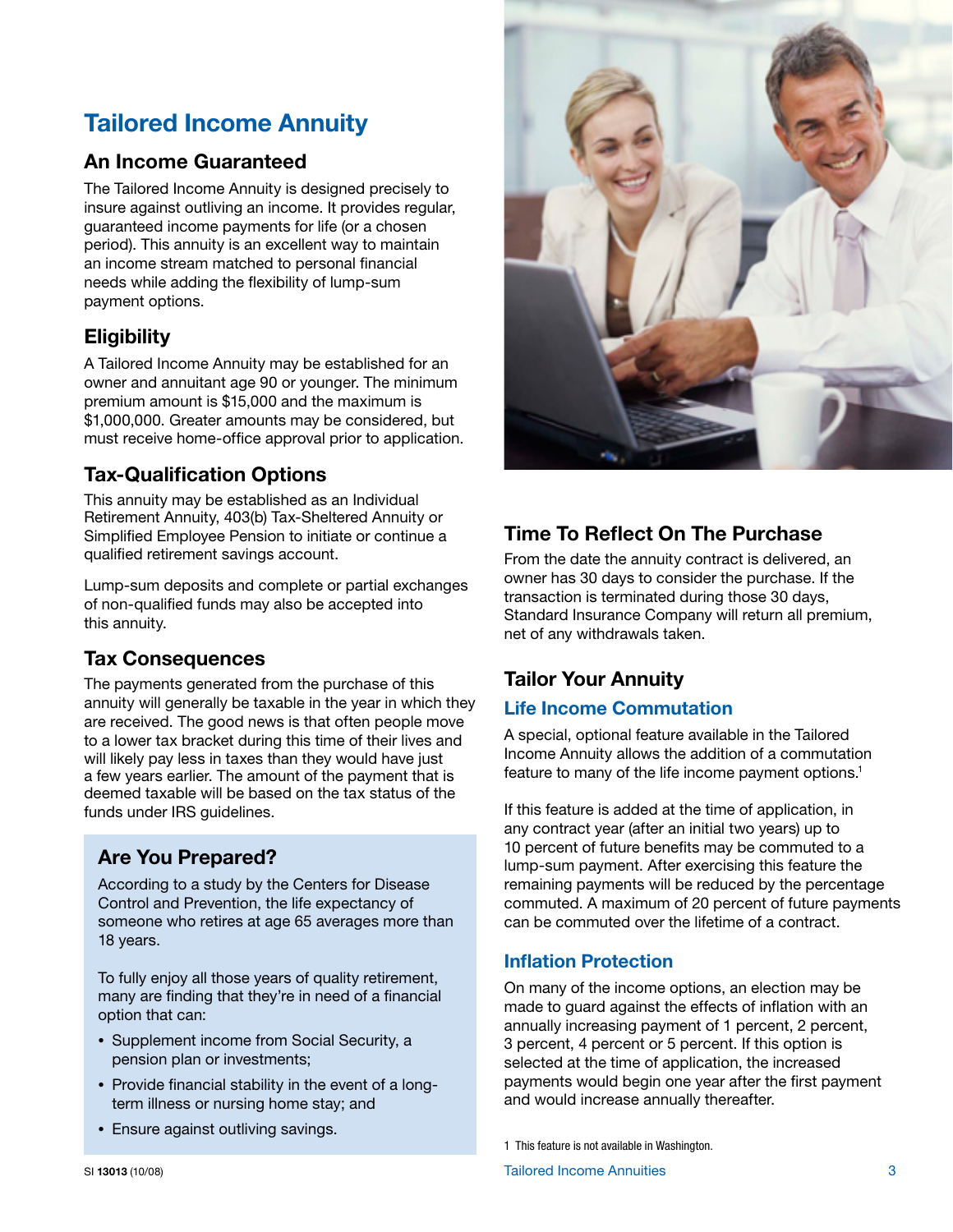

# **Income Options**

## **Life Income**

A guaranteed income for as long as the annuitant lives. Payments will cease upon the death of the annuitant.

#### **Tailor This Option By Adding**

- Life Income Commutation<sup>2</sup>
- Inflation Protection

## **Life Income with Installment Refund**

A guaranteed income for as long as the annuitant lives. The total payments will never be less than the total of the funds paid to purchase this option. If the annuitant dies before receiving at least that amount, payments continue to the beneficiary until the full amount is repaid (or may be commuted to a lump-sum payment).

#### **Tailor This Option By Adding**

• Life Income Commutation<sup>2</sup>

## **Life Income with Certain Period**

A guaranteed income for as long as the annuitant lives. If the annuitant dies prior to the end of the period specified (5, 10, 15 or 20 years), payments continue to the beneficiary until the end of the period (or may be commuted to a lump-sum payment).

#### **Tailor This Option By Adding**

- Life Income Commutation<sup>2</sup>
- Inflation Protection

## **Joint And Survivor Life Income**

A guaranteed income for as long as both annuitants live. When either annuitant dies, payments will continue at 50 percent, 66²/³ percent, 75 percent or 100 percent of the payments received when both were living. Payments will cease upon death of both annuitants.

## **Joint And Survivor Life Income With Installment Refund**

A guaranteed income for as long as both annuitants live. The total payments will never be less than the total of the funds paid to purchase this option. If both annuitants die before receiving at least that amount, payments continue to the beneficiary until the full amount is repaid (or may be commuted to a lump-sum payment).

## **Joint And Survivor Life Income With Certain Period**

A guaranteed income for as long as both annuitants live. When either annuitant dies, payments will continue at 100 percent of the payments received when both were living. If both annuitants die prior to the end of the period specified (5, 10, 15 or 20 years), payments continue to the beneficiary until the end of the period (or may be commuted to a lump-sum payment).

## **Joint And Contingent Survivor Life Income**

A guaranteed income for as long as both annuitants live. If the primary annuitant dies first, payments will continue at 50 percent of the payments received when both were living. If the contingent annuitant dies first, payments will continue at 100 percent of the payments received when both were living. Payments will cease upon death of both annuitants.

## **Certain Period**

A guaranteed income for a time period chosen (5, 10, 15 or 20 years). At any time, benefits may be commuted to a lump-sum payment. If the annuitant dies prior to the end of the period specified, payments continue until the end of the period (or may be commuted to a lump-sum payment).

#### **Tailor This Option By Adding**

• Inflation Protection

2 This feature is not available in Washington.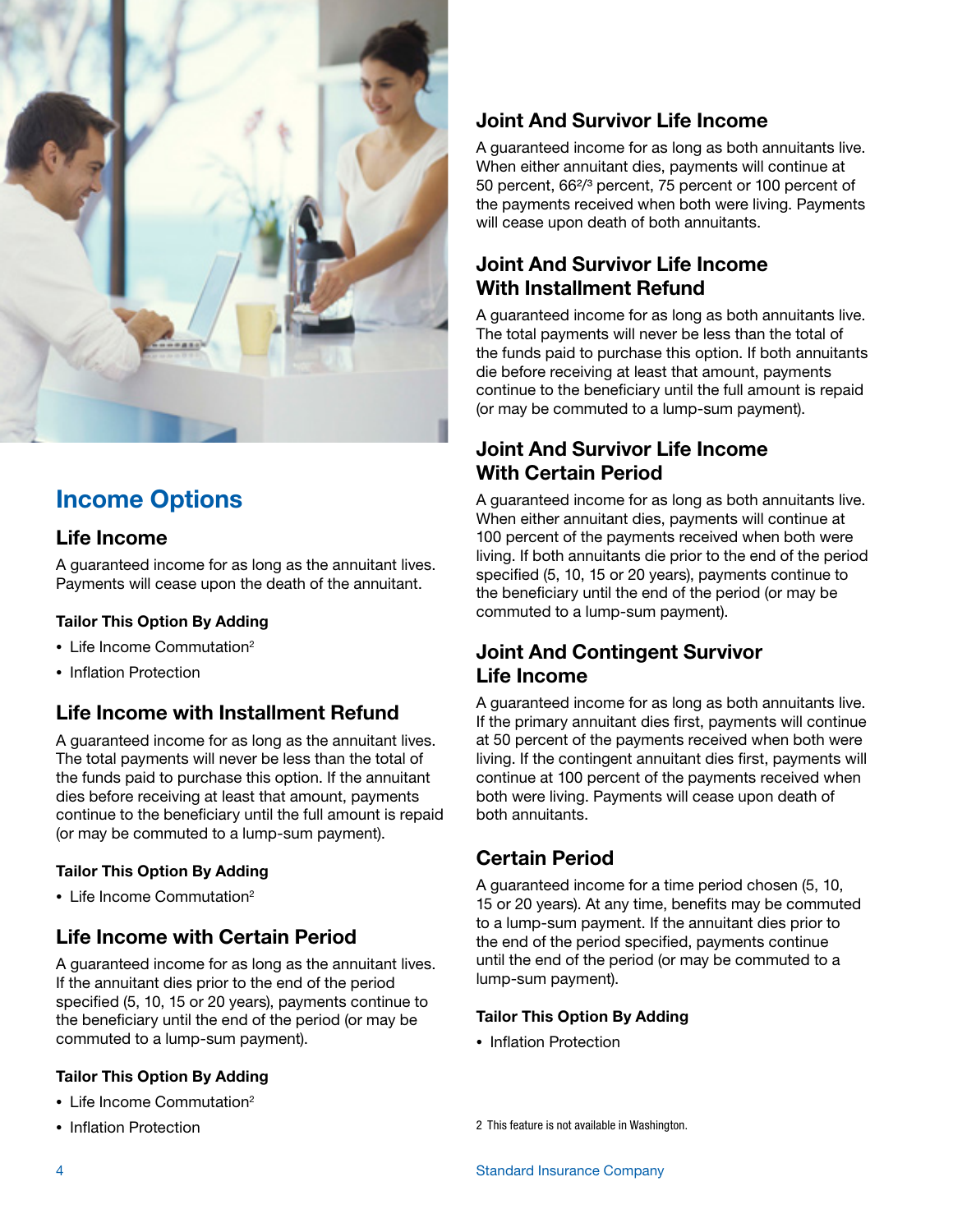## **Illustrations Of Life Income Commutation**

Commutation is a substitution or exchange of one kind of payment for another. With the Tailored Income Annuity some routine, ongoing payment streams may be "commuted" to a lump-sum payout.



Today Frank is buying an immediate annuity. He is choosing the *Life Income* payment option and will receive \$544 every month as long as he lives. He is also adding the *Life Income Commutation* feature, as he knows there are many unplanned events that could happen during such a long retirement.

Eight years from now, Frank will find himself in need of a knee replacement. Realizing he can do with less than his current monthly income, he will choose to commute 7 percent of his future annuity payments and use the \$5,340 to help offset the costs. Exercising this feature will reduce his lifetime monthly payments to \$506.

Four years later, Frank will find that his daughter is in need of financial assistance after being laid off from her job. Frank this time will commute 10 percent of his future payments, the maximum available to him during any contract year. After the payout of \$6,870, he will find himself with a monthly income of \$452 for the duration of his life — and he still has the option to commute 3 percent more during any future contract year if he finds the need.



Today Betty is taking money from the pension plan to which she's been contributing for 30 years and buying an immediate annuity. She is choosing the *Life Income with 10-year Certain Period* payment option to ensure that she will receive a lifetime of monthly payments. She will receive \$620 every month during her lifetime and if she happens to die before 10 years, her beneficiary will receive the remaining payments. Betty is also adding the *Life Income Commutation* feature, as she likes the idea of retaining some flexibility with such a large investment.

In five years, Betty will be surprised with the opportunity to go on a once-in-a-lifetime family cruise on the Mediterranean. Knowing that she will be fine with a reduction in her payments, she will choose to commute 10 percent of her future payments for a payout of \$7,901. This commutation will reduce her lifetime monthly payments to \$558 and she will retain the option of commuting up to 10 percent more of her future payments during any future contract year.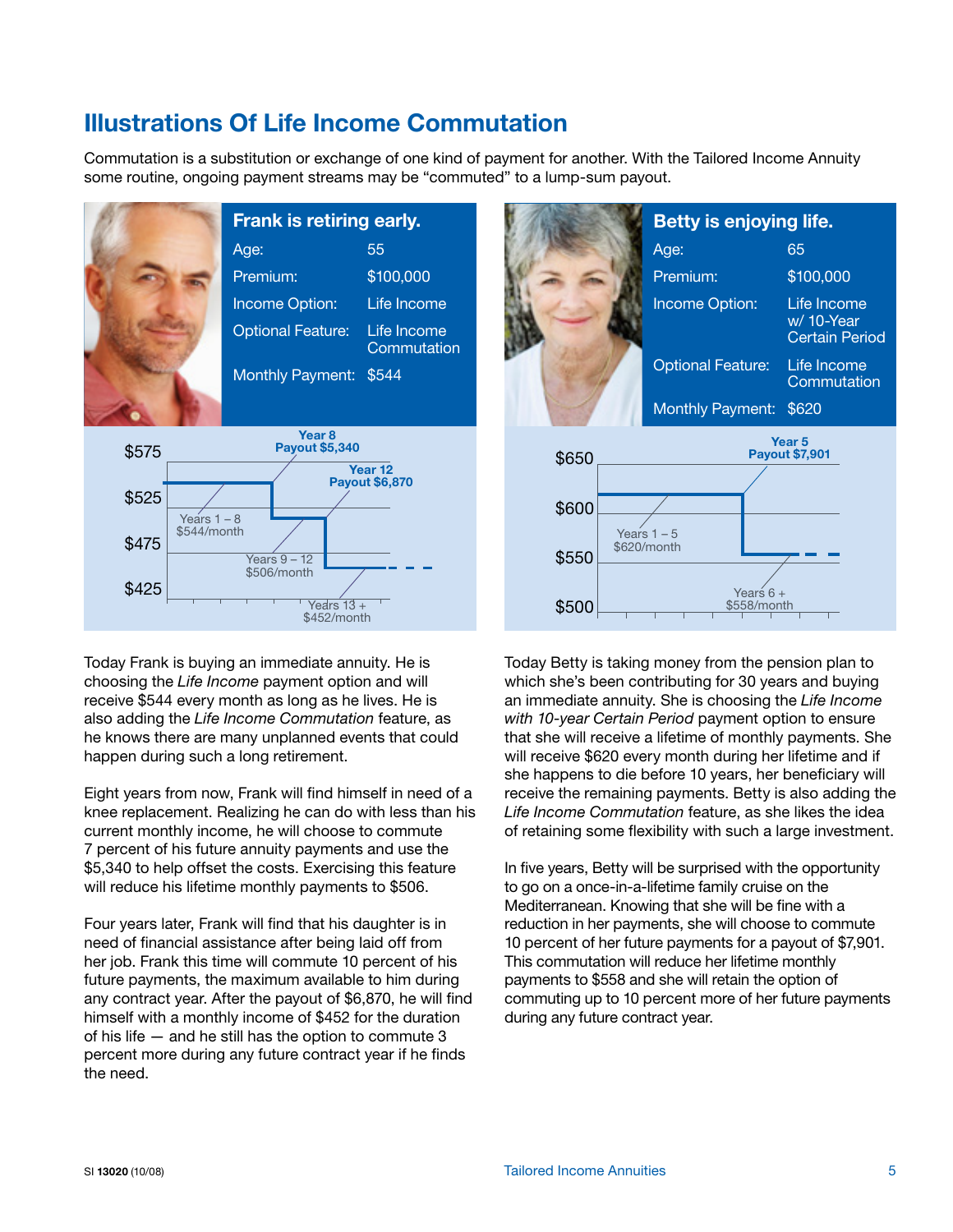

Today Harold is annuitizing his deferred annuity contract to begin receiving an income stream. He is choosing the *Life Income with Installment Refund* payment option and is adding the *Life Income Commutation* feature, just to keep his options open. He will receive \$797 every month during his lifetime and if he happens to die before his full premium is repaid, his beneficiary will receive the remaining payments.

Next year, unknown to Harold, he will begin to experience the early signs of Alzheimer's disease and, with the help of his family, will decide to move to an assisted-living facility. The initial costs of this life change are substantial and he's grateful to have the option of commuting 10 percent of his future payments for a \$8,396 payout. Exercising this feature will reduce his monthly payments to \$717 for the duration of his life and he will still have the option of commuting up to 10 percent more of his future payments during any future contract year.